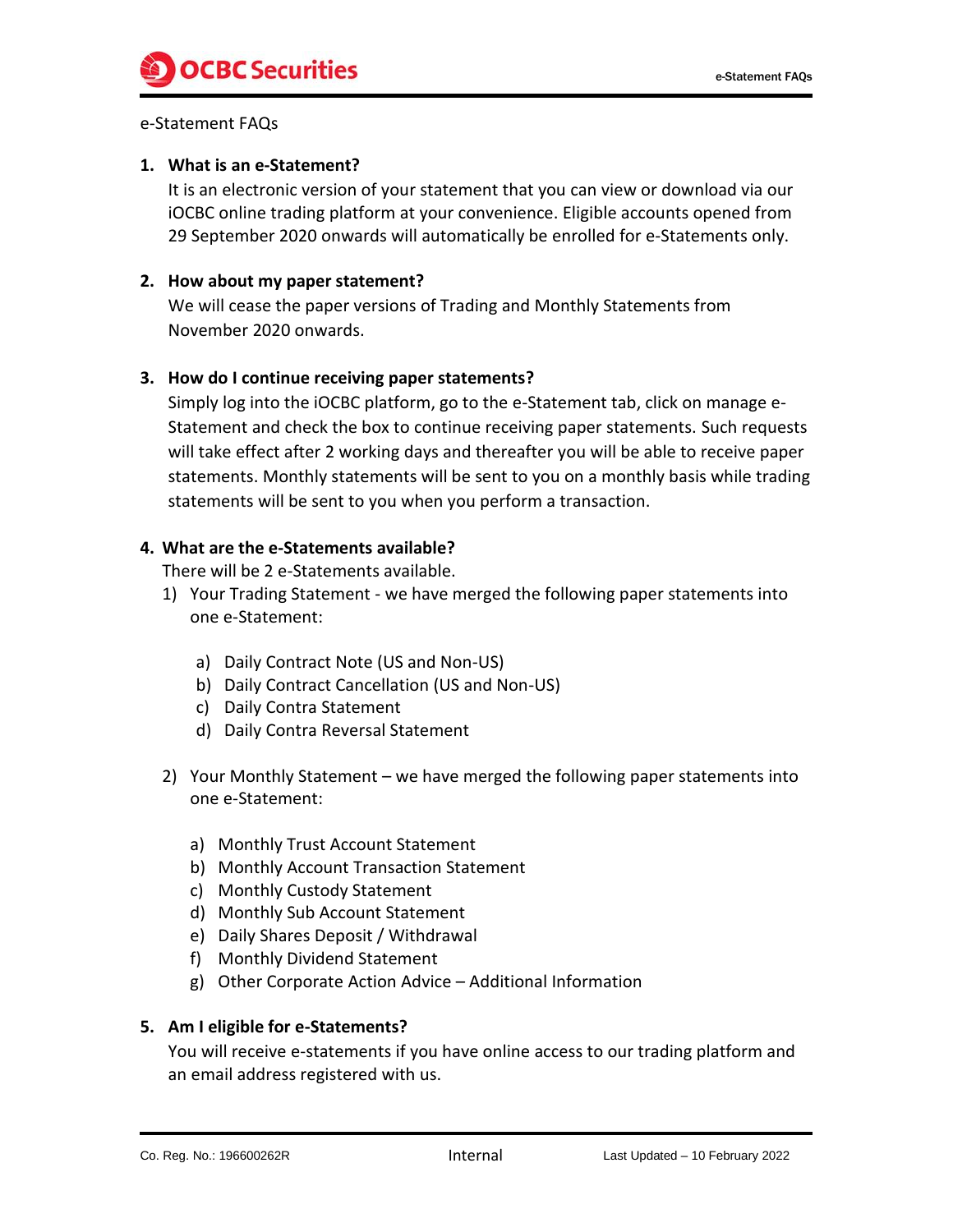**6. How will I know whenever new e-Statements are ready for viewing?**

You will receive an email notification from us when your e-Statement is ready for viewing. You may then log in to our iOCBC online trading platform to view or download your e-Statements.

#### **7. How do I apply for online access to the trading platform?**

Please mail this application form to us or submit it at any OCBC Bank branch. https://portal.iocbc.com/assets/pdf/ospl/One-Time-Password-OTP-Token.pdf

#### **8. How do I update my email address?**

You can log into your iOCBC Platform to update your email address. Please allow 3 working days for updating. An email notification will be sent to your new email address after your email is successfully updated.

| <b>COCBC</b>  |                                       |             |                      |                                    |                                                                |                     |                        |        |               |            |            | English   中文 | Fri, 2020, Jan 1    |
|---------------|---------------------------------------|-------------|----------------------|------------------------------------|----------------------------------------------------------------|---------------------|------------------------|--------|---------------|------------|------------|--------------|---------------------|
| <b>MyPage</b> | <b>Speed Trade</b>                    | Market Info |                      | Trades   Portfolio                 | Info on SIP & EIP                                              | <b>Account Mgmt</b> | <b>Share Financing</b> | ETF IQ | StockReports+ | ChartSense | <b>SBL</b> | Calculator   | <b>E-Statements</b> |
|               | View e-Statements Manage e-Statements |             |                      |                                    |                                                                |                     |                        |        |               |            |            |              |                     |
|               |                                       |             |                      |                                    | Please send notification to my registered email address below: |                     |                        |        |               |            |            |              |                     |
|               |                                       |             | "R"@"R""**"T".C"M."" |                                    |                                                                |                     |                        |        |               |            |            |              |                     |
|               |                                       |             |                      | I agree to the t&c as follows T&Cs |                                                                |                     |                        |        |               |            |            |              |                     |
|               |                                       |             | Submit               | Reset                              |                                                                |                     |                        |        |               |            |            |              |                     |

**9. What should I do if I forgot my login ID, password and/or One Time Password token?**

Please call our Customer Service Executives at 1800 338 8688 or, if abroad, at +65 6338 8688 so that we may assist you with your login. Alternatively, you may email us at cs@ocbcsec.com.

#### **10. Can I view my past statements or contracts in electronic form?**

Past statements will not be converted to e-statements. If you need your past statements, we can send them to you in paper form with an administrative fee of S\$10.00 (subject to 7% GST) for each quarterly period (Eg. For all statements issued within the same quarter).

Please call our customer service hotline at 1800 3388688 or if overseas, at +65 63388688 to request for the reprints.